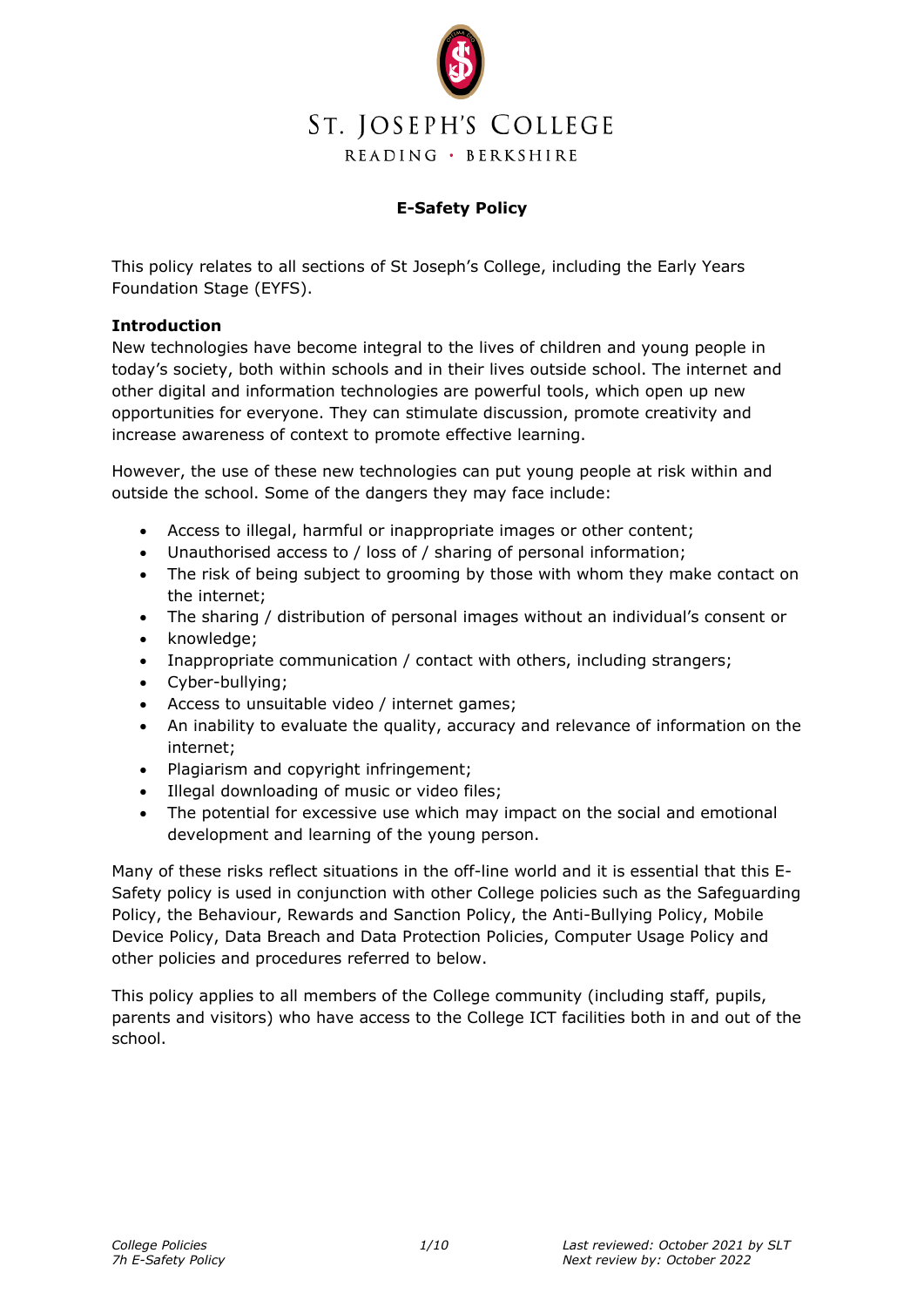

## **Roles and Responsibilities:**

**The Deputy Head Pastoral** is responsible for monitoring its effectiveness. This is carried out via discussions with members of staff, the pastoral team, counsellors and at Safeguarding Committee meetings.

*The Technical Support Team (including Head of IT Strategy, IT Technician and IT Apprentice)* is responsible for ensuring that the College technical infrastructure is as secure as possible; that only registered users may access the College networks and devices; that appropriate filtering is applied and updated on a regular basis and that use of the College ICT facilities is regularly monitored to ensure compliance with the Computer Usage Policy. Furthermore, it is the team's responsibility to report any breach of Computer Usage Policy to the E-Safety Lead or Deputy Head Pastoral.

*The Designated Safeguarding Lead* is responsible for maintaining records of E-Safety incidents and following up on any child protection issues that may arise out of an E-Safety incident. This will be in accordance with the College Safeguarding Policy.

*Head of IT Strategy* is responsible for the development of Computer Usage and E-Safety Policies and the monitoring, compliance and follow-up of actions contained therein. Furthermore, he is responsible for ensuring that the Technical Support Team fulfil their duties as stated above. Lastly, any E-Safety incidents or safeguarding concerns must be forwarded to Heads of Seniors/Sixth Form or Prep Pastoral Lead and DSL for recording.

*E-Safety Lead* is responsible for working with the Designated Safeguarding Lead to help ensure that staff, pupils and parent awareness of E-Safety information and news is current and appropriate. Furthermore, is responsible for maintaining the E-Safety policy in coordination with the Head of IT Strategy and DSL.

All staff are responsible for ensuring that they have an up to date awareness of this policy, that they adhere to the College Computer Usage Policy, that they report any suspected misuse to the Deputy Head Pastoral (DSL) as appropriate and that they help pupils to understand the E-Safety policy and related policies.

**Pupils** must ensure they adhere to the Computer Usage Policy. They should understand the importance of reporting to a member of staff any abuse, misuse or access to inappropriate materials. They should also understand the importance of adopting good E-Safety practice when using technology outside College and realise that the College Behaviour, Anti-Bullying and E-safety policies will cover their actions outside College if related to their membership of the College.

**Parents** are asked to support the College in promoting good E-Safety practice and to follow the guidelines in this policy.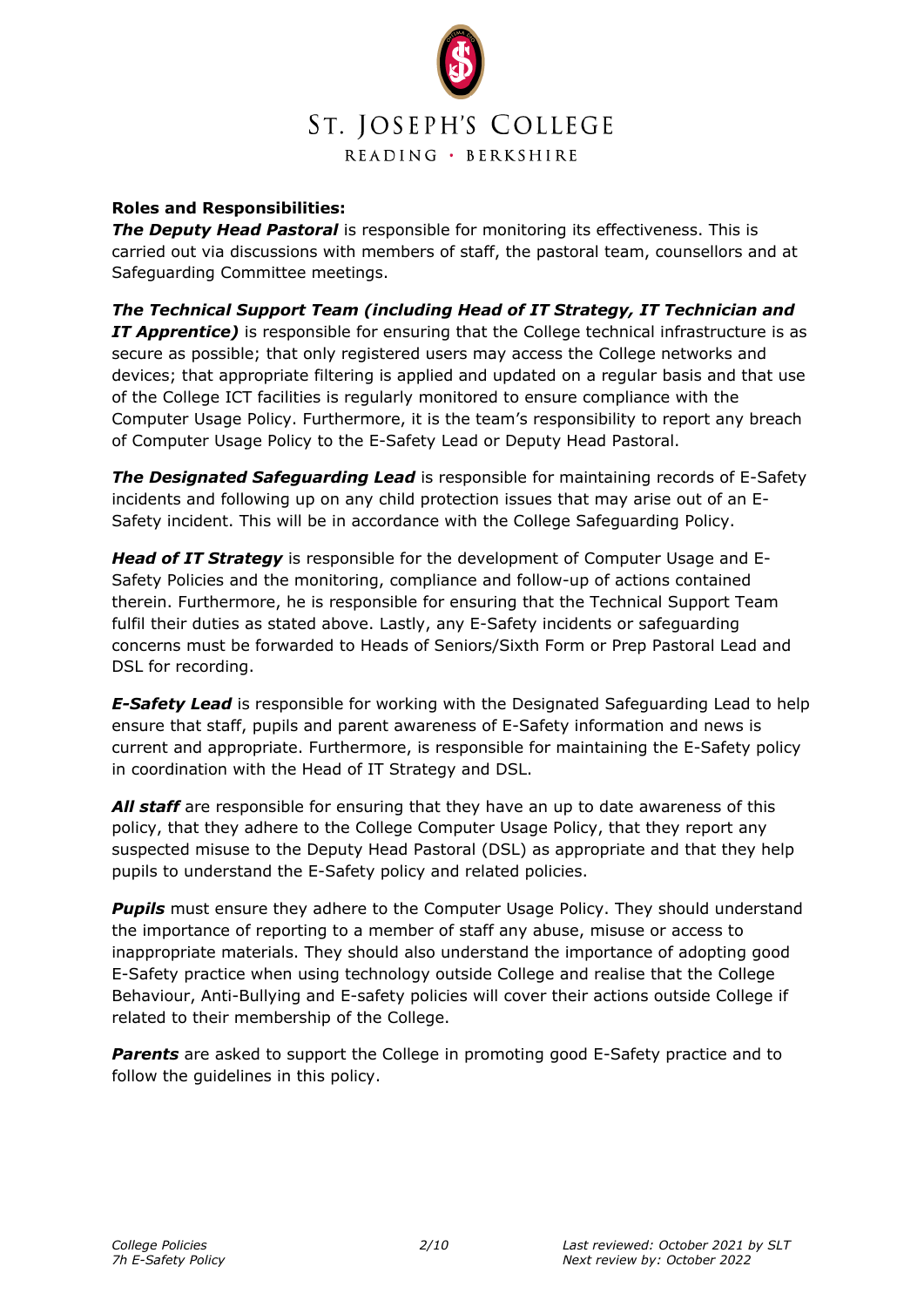

# **Use of Technology in College**

*Acceptable Use Agreements*: All use of the College Network, of personal devices in College and of devices owned by the College (whether on or off the College site) must comply with the Acceptable Use of IT facilities which is outlined for pupils in the Computer Usage Policy and for staff in the Staff Handbook (sections E4, E8 & J2) and comply with Mobile Device Policy as applicable. Failure to comply with the relevant Acceptable Use agreement may result in disciplinary sanctions for pupils in accordance with the College Behaviour, Rewards and Sanctions Policy and for staff under the Staff Code of Conduct.

## *Internet*

Pupil use of the Internet is limited to educational purposes, except for those specific conditions set out in the Guidelines for Computer Use.

- Use of file-sharing sites (with the exception of Google Drive and Microsoft 365), music or video download sites and non-educational video sites is not permitted at any time.
- At all times, Internet use must remain within the boundaries of commonly accepted respectability, and not be contrary to the ethos or interests of the College.
- Users must not use the Internet to access or send illegal or offensive content.
- Users must not attempt to bypass or disable the content filtering or activity monitoring systems which the College has in place.
- Use of the Internet is carried out with the understanding that the College may monitor activity, including the sites visited, files accessed and any information which is transmitted via the Internet. This information may be shared with others at the discretion of the College.

#### *Network Activity*

- Personal use of the computers is permitted, however people wishing to do school work must be given priority. Personal printing is not permitted without prior agreement from the College.
- At all times, computer use must remain within the boundaries of commonly accepted respectability, and not be contrary to the ethos or interests of the College.
- Users must not share their passwords with anyone else, nor must they log on as another person.
- Users must not attempt to bypass or disable the security which the College has in place.
- Users must not use the network to store illegal or offensive content. This includes any information which the school is not permitted to possess, for example, copies of music or videos which the College does not own.
- Users must not deliberately cause damage of any nature to the computers, or do anything which they believe may be harmful in any way.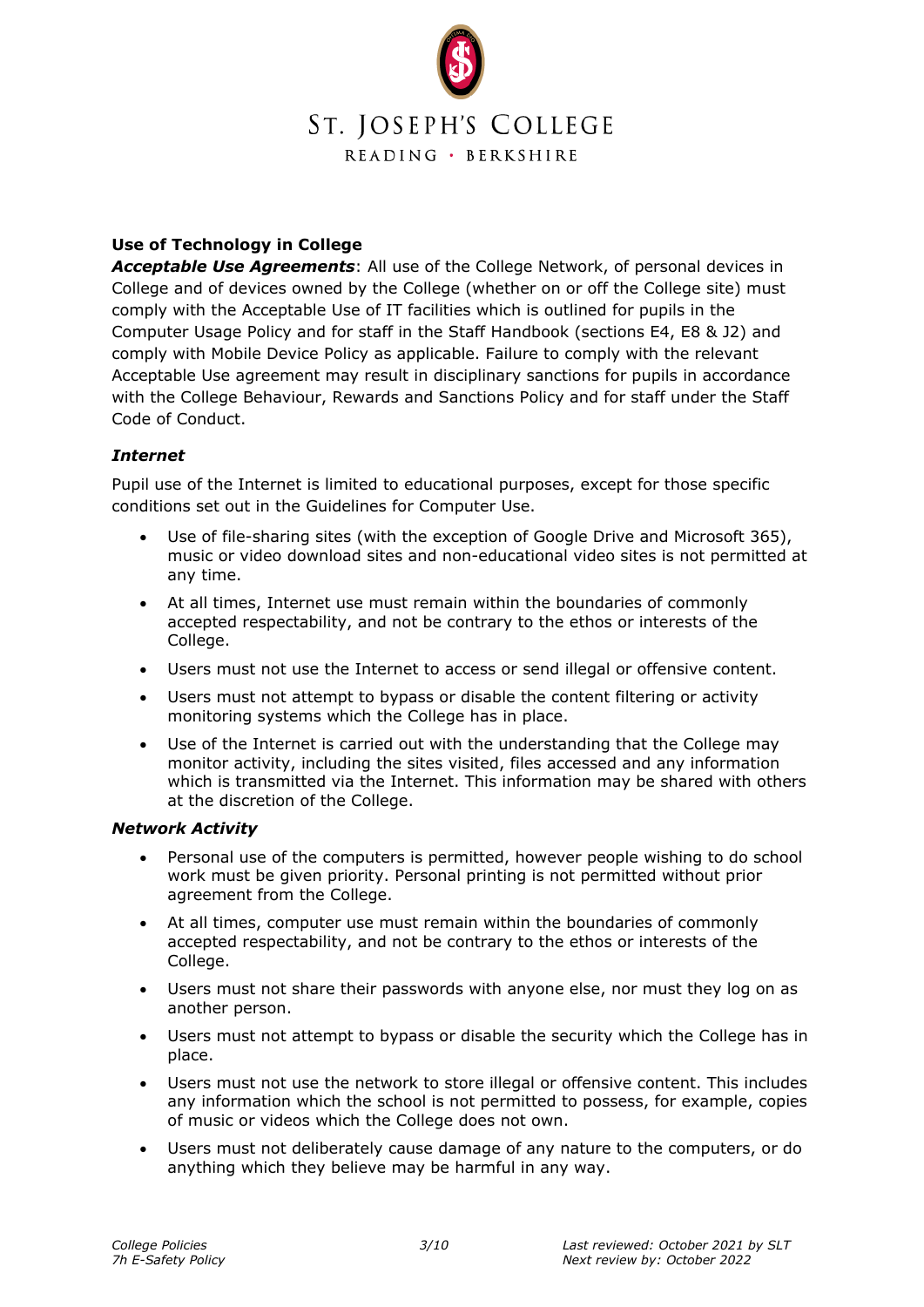

READING · BERKSHIRE

- Use of the computers is carried out with the understanding that the College may monitor any and all activity. This information may be shared with others at the discretion of the College.
- Any information saved on or accessed using the network, including the contents of removable media, may be seen by College staff. This information may be shared at the discretion of the College.

### *Safe Usage online*

- **Don't post personal** information online, like your address, your email address or mobile number. Keep personal information as general as possible.
- **Think** very carefully before posting photos of yourself online; once your picture is online, anyone can download it and then share it or even change it.
- **Protect** your privacy. Never let anyone have access to your passwords. Check the privacy settings on your accounts, and make sure you know how to keep your personal information private.
- **Remember**, not everyone online is who they say they are and grooming can occur without you realising it.
- **It's never a good idea** to meet up with someone you've met online. You should only do this if you've told a parent or carer and they can come with you.
- **Think** carefully about what you say before you write or post anything online.
- **Respect** other people's views just because you don't agree with them, it doesn't mean that you have to be rude or abusive.
- **Google** yourself every now and again. It will show you what is online about you and what others can see – and you can make changes if you don't like what you see.
- [http://cybermentors.org.uk](http://cybermentors.org.uk/)

**Devices owned by the College** may be assigned to staff or pupils for short-term or longer-term use. Devices assigned for short-term use (for example in a particular lesson, for an exam or a school visit) must be signed in and out by the member of staff responsible.

**Personal Devices** and the use thereof is explained in a separate policy, namely Mobile Device Policy.

## **Technical Infrastructure**

The Technical Support Team reviews and audits the safety and security of the College technical systems. This will periodically be supplemented by an external audit and review.

Servers, wireless systems and cabling is securely located and physical access is restricted.

All users are provided with a username and password by the Technical Support Team. Users are responsible for the security of their username and password.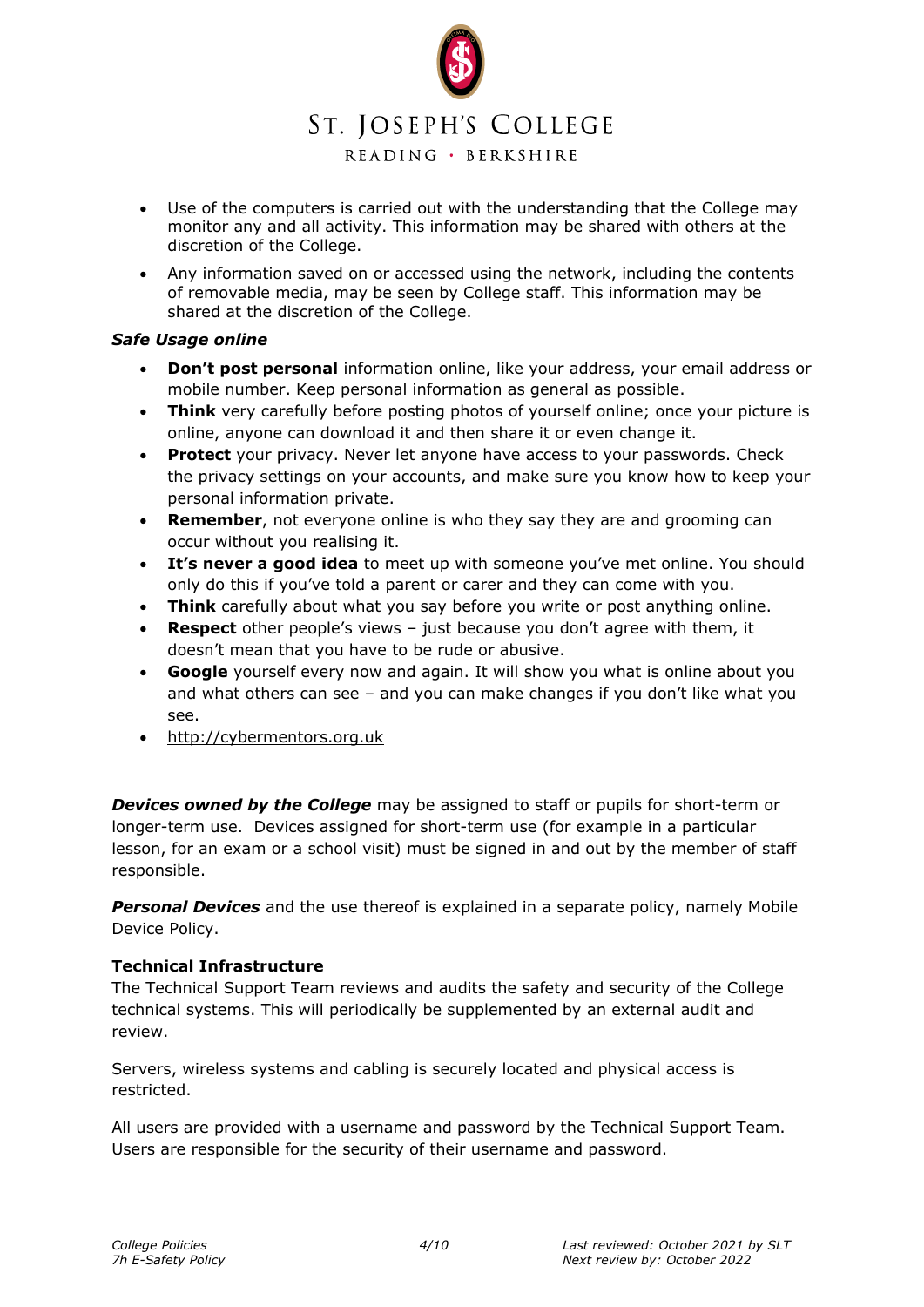

The College monitors, controls and filters internet access for all users. Websites containing illegal, pornographic, violent, abusive, terrorist or extremist material are blocked. Instant messaging and social networking sites, as well as gaming and other similar sites, will be blocked unless specifically authorised by the Technical Support Team and any of the College Deputy Heads.

Websites visited are recorded and monitored by the Technical Support Team. The Head of IT Strategy in coordination with the Designated Safeguarding Lead and E-Safety Lead reviews sites flagged as potentially intolerant and monitors for patterns and issues of concern. Data transfer to and from the College facilities will be subjected to virus scanning and filtering.

### **Staff Awareness**

All new members of staff receive information on the College E-Safety and Computer Usage Policy as part of their induction.

Teaching staff receive information about e-safety issues at staff meetings as and when required and as part of their regular safeguarding training updates.

The College has appointed an E-Safety Lead who works with the Deputy Head Pastoral to help ensure that staff awareness of, and training in, e-safety is current and appropriate.

## **Pupil Education and Information**

All new pupils receive a copy of the College Acceptable Use of IT facilities. They are encouraged to discuss its contents with a parent or teacher and then to sign to confirm that they will adhere to its terms.

All areas of E-Safety are embedded across in the College's PSHEE programme rather than taught as a separate unit, to reflect that the online world is very much intertwined with everyday life. These topics can be found in blue on our PSHEE Curriculum Overview. Key e-safety messages are delivered in assemblies, form time and ICT lessons. External speakers will also be invited to speak to pupils, and sometimes parents, on e-safety topics. Our Pupil Voice IT Committee also contribute to matters of E-Safety.

## **Data Protection**

The College has a Data Protection Policy which includes electronic data and an Information Security Policy which advises staff on how best to keep information secure.

The College must ensure that appropriate security measures are taken to prevent unlawful or unauthorised processing of the personal data and against the accidental loss of personal data.

Staff must not remove Personal Data from the College premises unless it is stored in an encrypted form on a password protected computer or a memory device provided by the College, with the exception that the College data management system may be accessed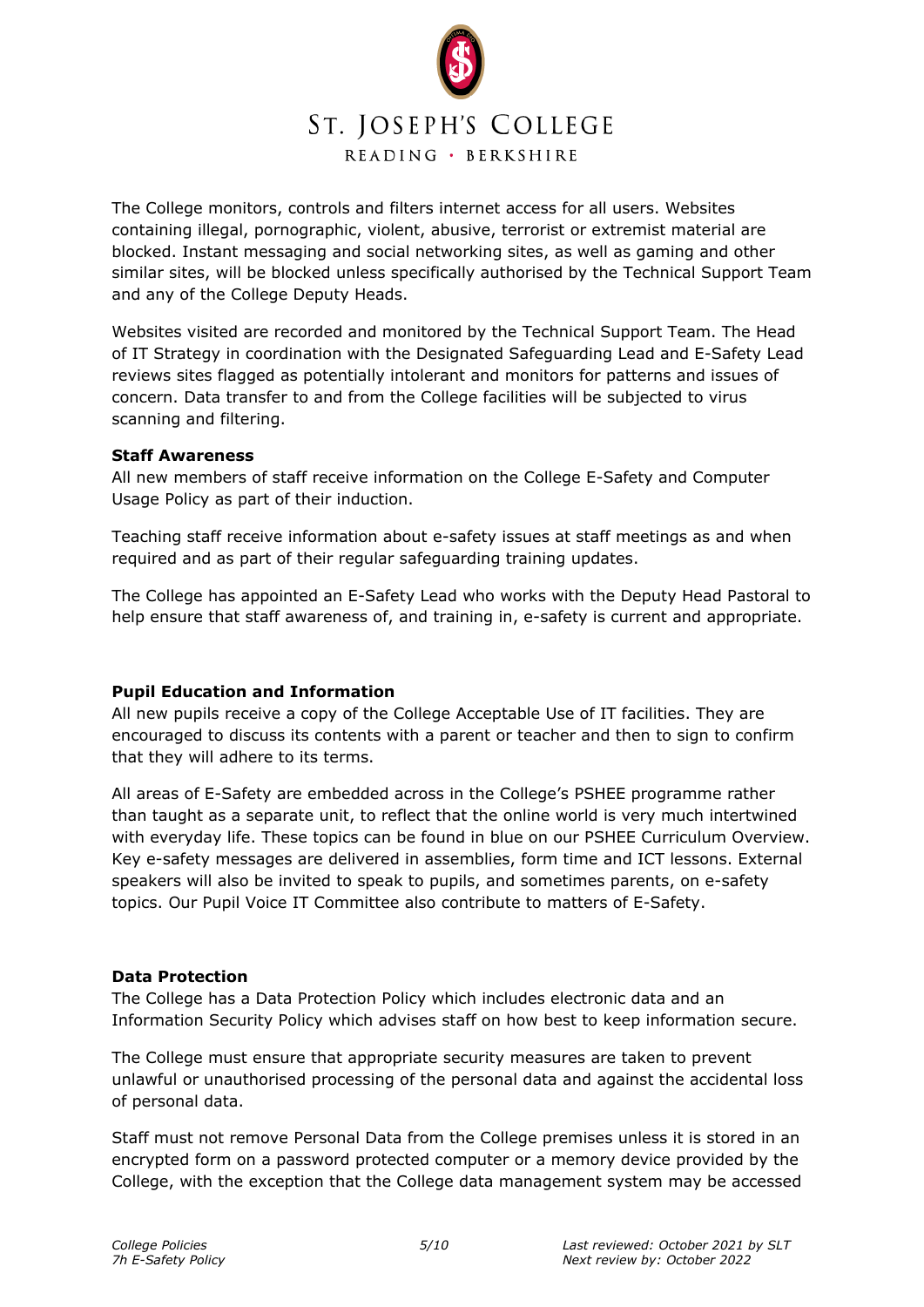

remotely from password protected devices and relevant personal data about pupils out of College on a visit may be carried by accompanying members of staff.

### **Social Networking**

The College recognises that staff and pupils have lives outside The College and can and will make decisions about their own use of social networking sites. To inform these decisions, and for the protection of both staff and pupils, this policy is designed to be clear and explicit about appropriate behaviour in the use of social media and electronic communication and the College's responsibility to its staff and pupils to promote esafety.

We take the view that all information posted on websites should be considered as published, permanent and potentially public - even if it is 'protected' in some way. Just because something is personal in nature or an individual doesn't want people to know about it does not make it private. Social networks by their nature blur the divide between public and private simply by being networks. Their purpose is to provide simple ways of sharing information as widely as possible and some will make information available to a far wider audience than might be expected or desired. Seemingly innocent information, photographs, videos, opinions or comments are vulnerable to misrepresentation and unauthorised distribution via the internet.

#### Social Networking - DO

- 1. Assume everything online is permanent and effectively public
- 2. Make sure you consider who might see anything you post
- 3. Write appropriately for your expected audience
- 4. Make all staff / pupil online interactions meaningful and professional
- 5. Consider specifically safety and reputation before posting online
- 6. Take responsibility for what you post / distribute online
- 7. Use the internet positively for communication, collaboration and learning

8. Use and maintain privacy settings to protect personal information but do not rely on them

#### Social Networking - DON'TS

- 1. Post anything which might damage your own or the college's reputation
- 2. Redistribute any material which may harm others in any way

3. Use the internet to form, or attempt to form, any relationship which would be otherwise inappropriate

4. Create an online environment which invites others to post harmful content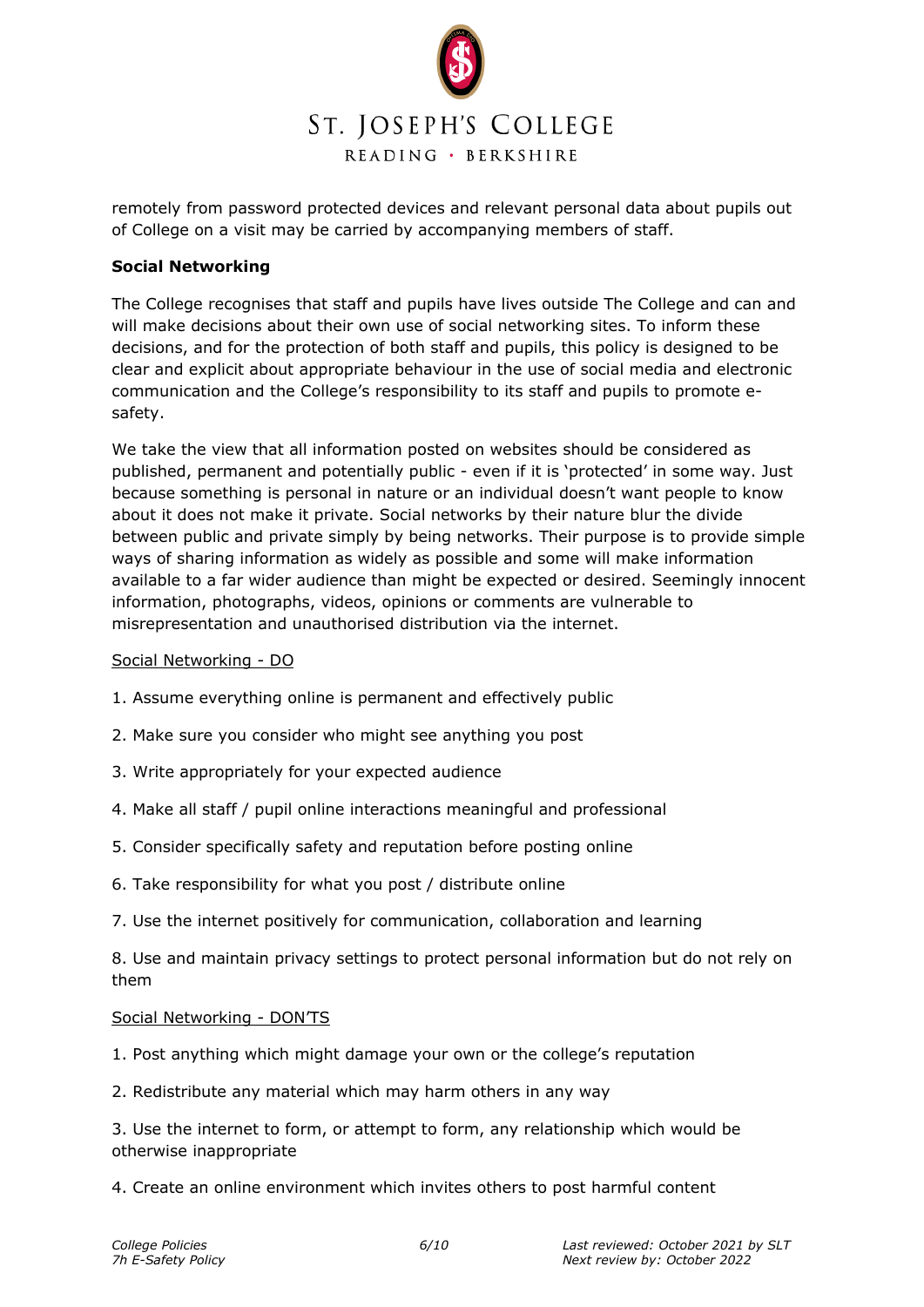

- 5. Post without thinking
- 6. Post without considering the safeguarding risks

7. Use screenshots to share private conversations between peers, content from lessons or for malicious reasons

# **Internet Site Filtering**

The College employs a physical firewall on site to monitor and filter internet access, including social media sites. The firewall is installed immediately after the school's internet connection and prior to the College's LAN, thus ensuring all external content is monitored.

SonicWALL, the College's firewall, categorises websites based on the purpose of the website and its content. Access policies are then applied to these categories to permit or restrict access to different groups of pupils further based on Year groups or Sections.

Below is a list of these categories that are restricted and thus prohibited on the school network :

| Category                             | <b>Description</b>                                                                                                                                                                                                                                                                                                                                                                                                                                                                                                                                      |  |  |  |
|--------------------------------------|---------------------------------------------------------------------------------------------------------------------------------------------------------------------------------------------------------------------------------------------------------------------------------------------------------------------------------------------------------------------------------------------------------------------------------------------------------------------------------------------------------------------------------------------------------|--|--|--|
| <b>Adult &amp; Mature</b><br>Content | Sites that contain material of adult nature that does not necessarily<br>contain excessive violence, sexual content, or nudity. These sites include<br>very profane or vulgar content and sites that are not appropriate for<br>children.                                                                                                                                                                                                                                                                                                               |  |  |  |
| Alcohol /<br>Tobacco                 | Sites that promote or offer for the sale alcohol/tobacco products, or<br>provide the means to create them. Also includes sites that glorify, tout, or<br>otherwise encourage the consumption of alcohol/tobacco. Does not include<br>sites that sell alcohol or tobacco as a subset of other products.                                                                                                                                                                                                                                                  |  |  |  |
| Criminal &<br><b>Illegal Skills</b>  | Sites that advocate or give advice on performing illegal acts such as<br>service theft, evading law enforcement, fraud, burglary techniques and<br>plagiarism. Sites that provide instructions about or promote crime,<br>unethical/dishonest behaviour or evasion of prosecution thereof. Excludes<br>computer crime.                                                                                                                                                                                                                                  |  |  |  |
| Cult & Occult                        | Sites that promote or offer methods, means of instruction, or other<br>resources to affect or influence real events through the use of spells,<br>curses, magic powers or supernatural beings.                                                                                                                                                                                                                                                                                                                                                          |  |  |  |
| Drugs                                | Drug sites that promote, offer, sell, and supply, encourage or otherwise<br>advocate the recreational or illegal use, cultivation, manufacture, or<br>distribution of drugs, pharmaceuticals, intoxicating plants or chemicals and<br>their related paraphernalia. In addition, sites that discuss or promote the<br>use of regulated drugs and their abuse, as well as the paraphernalia<br>associated with abuse that provide information about approved drugs and<br>their medical use and promote the use of chemicals not regulated by the<br>FDA. |  |  |  |
| Gambling                             | Sites where a user can place a bet or participate in a betting pool<br>(including lotteries) online. Also includes sites that provide information,<br>assistance, recommendations, or training on placing bets or participating<br>in games of chance. Does not include sites that sell gambling related<br>products or machines. Also does not include sites for offline casinos and<br>hotels (as long as those sites do not meet one of the above requirements).                                                                                     |  |  |  |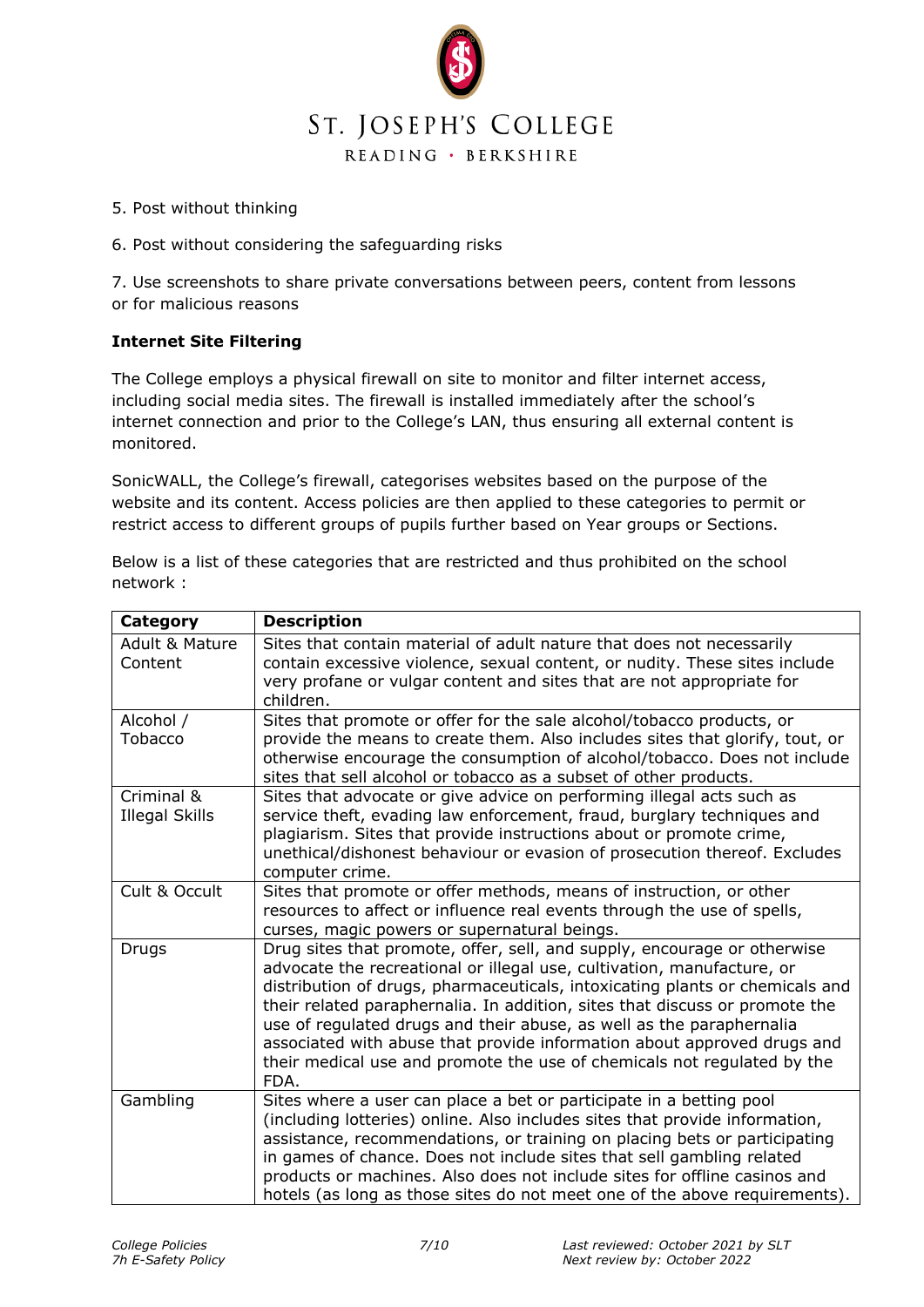

READING · BERKSHIRE

| Hacking and<br>Proxy<br>Avoidance  | Sites providing information on illegal or questionable access to or the use<br>of communications equipment/software, or provide information on how to<br>bypass proxy server features or gain access to URLs in any way that<br>bypasses the proxy server.                                                                                                             |  |  |  |
|------------------------------------|------------------------------------------------------------------------------------------------------------------------------------------------------------------------------------------------------------------------------------------------------------------------------------------------------------------------------------------------------------------------|--|--|--|
| <b>Illegal Drugs</b>               | Sites that promote, offer, sell, supply, encourage or otherwise advocate<br>the illegal use, cultivation, manufacture, or distribution of drugs,<br>pharmaceuticals, intoxicating plants or chemicals and their related<br>paraphernalia.                                                                                                                              |  |  |  |
| Intimate<br>Apparel /<br>Swimsuits | Sites that contain images or offer the sale of swimsuits or intimate apparel<br>or other types of suggestive clothing. Does not include sites selling<br>undergarments as a subsection of other products offered.                                                                                                                                                      |  |  |  |
| Nudity                             | Sites containing nude or semi-nude depictions of the human body. These<br>depictions are not necessarily sexual in intent or effect, but may include<br>sites containing nude paintings or photo galleries of artistic nature. This<br>category also includes nudist or naturist sites that contain pictures of nude<br>individuals.                                   |  |  |  |
| Pornography                        | Sites that contain sexually explicit material for the purpose of arousing a<br>sexual or prurient interest.                                                                                                                                                                                                                                                            |  |  |  |
| Sex Education                      | Sites that provide graphic information on reproduction, sexual<br>development, safe sex practices, sexuality, birth control, and sexual<br>development. Also includes sites that offer tips for better sex as well as<br>products used for sexual enhancement.                                                                                                         |  |  |  |
| Social-<br>Networking              | There are security risks associated with allowing users to connect to social<br>networking sites that put personal and college data at risk that include<br>identity theft through social engineering, liability from personal<br>information, as well as viruses, spyware, and malware linked to from the<br>social networking site.                                  |  |  |  |
| Streaming<br>Media & MP3           | Sites that sell, deliver, or stream music or video content in any format,<br>including sites that provide downloads for such viewers.                                                                                                                                                                                                                                  |  |  |  |
| Violence, Hate<br>and Racism       | Sites that depict extreme physical harm to people or property, or that<br>advocate or provide instructions on how to cause such harm. Also includes<br>sites that advocate, depict hostility or aggression toward, or denigrate an<br>individual or group on the basis of race, religion, gender, nationality,<br>ethnic origin, or other involuntary characteristics. |  |  |  |
| Weapons                            | Sites that sell, review, or describe weapons such as guns, knives or<br>martial arts devices, or provide information on their use, accessories, or<br>other modifications. Does not include sites that promote collecting<br>weapons, or groups that either support or oppose weapons use.                                                                             |  |  |  |

Exceptions to the filtering are listed below:

| Website          | Category                 | To whom                | <b>Reason</b>                                                                                                                                   |
|------------------|--------------------------|------------------------|-------------------------------------------------------------------------------------------------------------------------------------------------|
| www.youtube.com  | Streaming<br>Media / MP3 | Year 12 and<br>Year 13 | Pupils need websites to access<br>academic content and the small<br>number of sixth form pupils will not<br>affect internet bandwidth available |
| www.pintrest.com | Social Media             | Year 12 and<br>Year 13 | Needed for Graphics and Art A-Level<br>subjects                                                                                                 |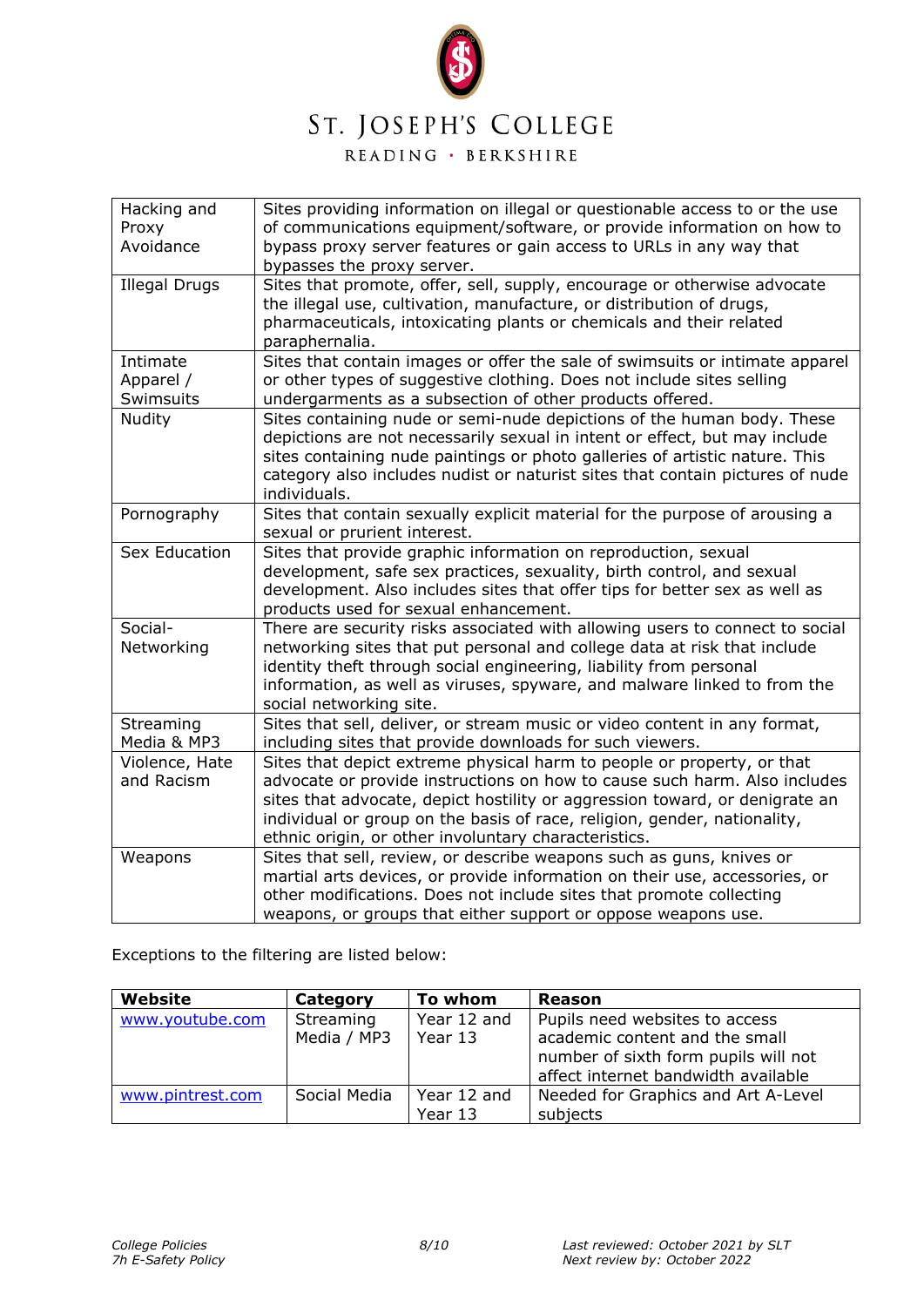

### **Procedures for dealing with e-safety incidents involving pupils**

If a pupil feels uncomfortable or worried by anything online or on a device, they should tell a member of staff or parent as soon as possible.

Any allegation, complaint, concern or suspicion that a pupil has been involved in any of the following should be reported immediately to the Designated Safeguarding Lead and action will be taken in accordance with the College Safeguarding Policy:

- 1. Possession of, or access/attempted access to a website containing, images of child abuse;
- 2. Possession of, or access/attempted access to a website containing, illegal (e.g. obscene or criminally racist) or terrorist or extremist material;
- 3. Any incident by electronic means involving 'grooming' behaviour;
- 4. Any other incident (which may include instances of cyber-bullying or 'sexting' or peer on peer abuse) that suggests that a pupil or another child has suffered or is at risk of suffering serious harm.

Concerns or allegations regarding other technology related illegal activity such as fraud, copyright theft, unlicensed use of software or unlawful use of personal data should be reported to the Deputy Head Pastoral. Such concerns will be managed in accordance with the College Behaviour Policy although referrals may be made to outside agencies as appropriate.

Any concern or allegation regarding 'sexting' (also known as 'youth produced sexual imagery') should be reported to the Deputy Head Pastoral or the Designated Safeguarding Lead. Sexting may constitute abuse or a criminal offence and will be considered in accordance with the College Safeguarding Policy and guidance published by the UK Council for Child Internet Safety: 'Sexting in schools and colleges: responding to incidents and safeguarding young people'. Incidents involving sexting will be recorded in the safeguarding records by the DSL.

Any allegation of cyber-bullying which does not fall within point 4 above should be reported to the Deputy Head Pastoral as soon as possible. Cyber-bullying incidents will be dealt with in accordance with the College Anti-Bullying and Behaviour policies unless there is a risk of serious harm to a child and/or the incident constitutes Safeguarding Policy.

Any other misuse of the College ICT facilities not falling within one of the categories above should be referred to any of the College Deputy Heads who will take action as appropriate in accordance with the College Behaviour, Rewards and Sanction Policy.